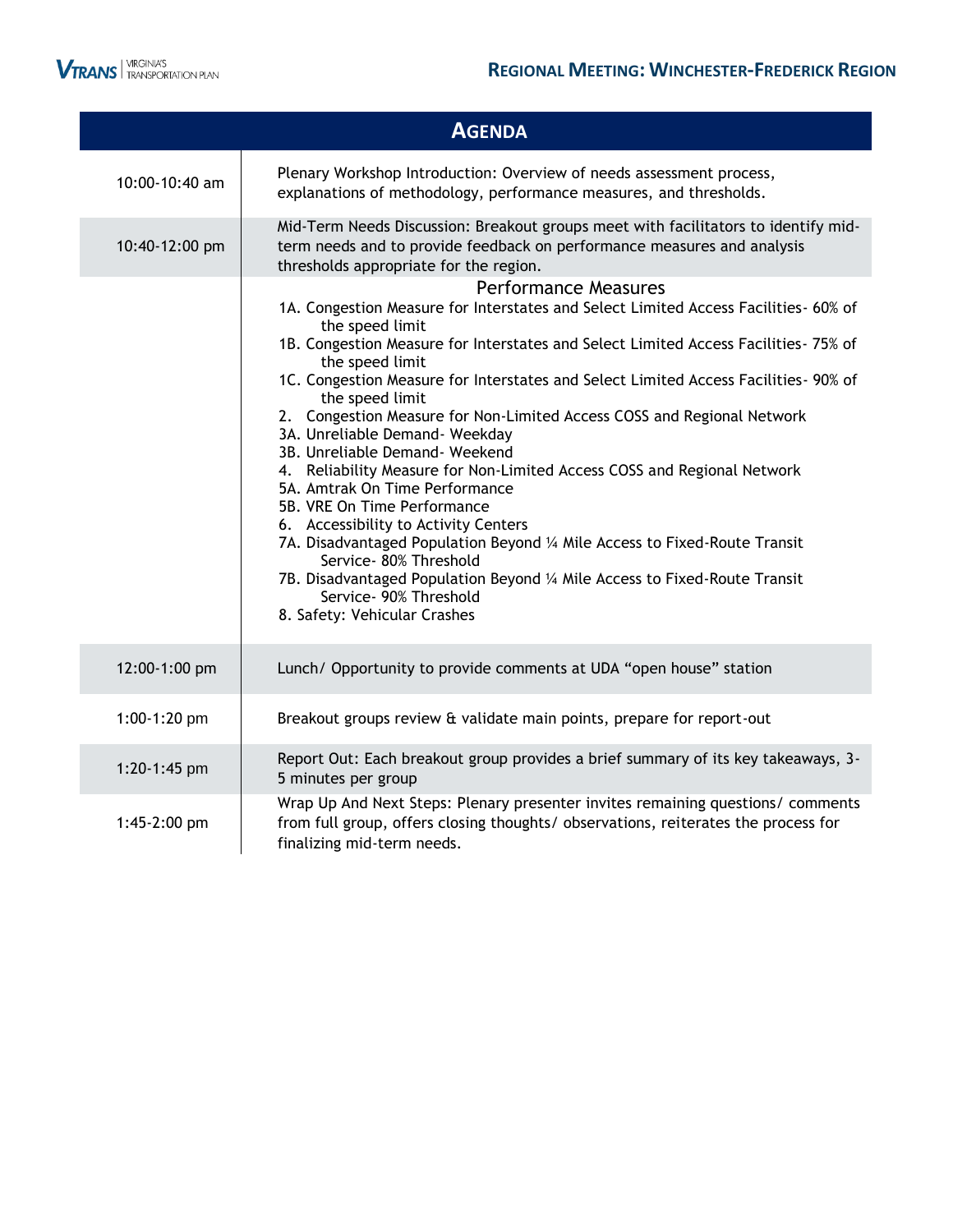| gies                | <b>Performance Measures</b> |
|---------------------|-----------------------------|
| at takes place in   |                             |
| y of freight        |                             |
| lors for all        |                             |
| avel times          |                             |
| าร                  |                             |
| transit, walking    |                             |
| motorized           |                             |
| orized fatalities   |                             |
| dges based on       |                             |
| ment in good or     |                             |
| cles and facilities |                             |
| traveled            |                             |
| emissions           |                             |
| g and walking       |                             |
|                     |                             |
|                     |                             |
|                     |                             |
|                     |                             |
|                     |                             |
|                     |                             |

## **SUMMARY OF TRANSPORTATION RELATED PLANS/STUDIES**

| <b>Name of Plan</b>                     | <b>Agency</b>         | <b>Date</b><br><b>Published</b> | <b>Vision</b>                                                                       | <b>Goals</b>                                                                                                        | <b>Objectives/Strategies</b>                                                     | <b>Performance Measures</b> |
|-----------------------------------------|-----------------------|---------------------------------|-------------------------------------------------------------------------------------|---------------------------------------------------------------------------------------------------------------------|----------------------------------------------------------------------------------|-----------------------------|
| WinFred MPO<br>2040 Metropolitan        | WinFred<br><b>MPO</b> | 5/1/2017                        | It is the policy of the WinFred MPO and<br>its member jurisdictions to strive for a | Support the economic vitality of the United States, the<br>States, nonmetropolitan areas, and metropolitan areas,   | Reduce the amount of travel that takes place in<br>severe congestion             |                             |
| Transportation<br>Plan                  |                       |                                 | multi-modal transportation system that<br>is planned, designed, operated and        | especially by enabling global competitiveness,<br>productivity, and efficiency;                                     | Reduce the number and severity of freight<br>bottlenecks                         |                             |
|                                         |                       |                                 | maintained to provide safe, efficient,<br>fiscally-sustainable access to economic   |                                                                                                                     | Improve reliability on key corridors for all<br>modes                            |                             |
|                                         |                       |                                 | and community life for all, regardless of                                           | Increase the accessibility and mobility of people and                                                               | Reduce average peak-period travel times                                          |                             |
|                                         |                       |                                 | one's ability, desire or opportunity to<br>drive, while preserving and enhancing    | freight;                                                                                                            | Reduce average daily trip lengths                                                |                             |
|                                         |                       |                                 | environmental quality and community                                                 |                                                                                                                     | Increase accessibility to jobs via transit, walking<br>and driving               |                             |
|                                         |                       |                                 | character.                                                                          | Increase the safety of the transportation system for<br>motorized and non-motorized users                           | Reduce the number and rate of motorized<br>fatalities and severe injuries        |                             |
|                                         |                       |                                 |                                                                                     |                                                                                                                     | Reduce the number of non-motorized fatalities<br>and severe injuries             |                             |
|                                         |                       |                                 |                                                                                     | Promote efficient system management and operation                                                                   | Improve the condition of all bridges based on<br>deck area                       |                             |
|                                         |                       |                                 |                                                                                     |                                                                                                                     | Increase the lane miles of pavement in good or<br>fair condition                 |                             |
|                                         |                       |                                 |                                                                                     |                                                                                                                     | Increase percent of transit vehicles and facilities<br>in good or fair condition |                             |
|                                         |                       |                                 |                                                                                     | Healthy Communities and Sustainable Transportation                                                                  | Reduce per-capita vehicle miles traveled                                         |                             |
|                                         |                       |                                 |                                                                                     | Communities                                                                                                         | Reduce transportation-related emissions                                          |                             |
|                                         |                       |                                 |                                                                                     |                                                                                                                     | Increase the number of bicycling and walking                                     |                             |
|                                         |                       |                                 |                                                                                     |                                                                                                                     | trips                                                                            |                             |
| Bicycle and                             | NSVRC/                | 2/1/2014                        |                                                                                     | Fund and construct most or all of the high value, lower                                                             |                                                                                  |                             |
| <b>Pedestrian Master</b><br>Plan Update | WinFred<br><b>MPO</b> |                                 |                                                                                     | cost projects, as identified in the final project rankings<br>Intersperse the implementation of these projects with |                                                                                  |                             |
|                                         |                       |                                 |                                                                                     | projects that add to the Green Circle Trail                                                                         |                                                                                  |                             |
|                                         |                       |                                 |                                                                                     | Conduct community outreach in order to most efficiently                                                             |                                                                                  |                             |
|                                         |                       |                                 | move forward with high value projects important for                                 |                                                                                                                     |                                                                                  |                             |
|                                         |                       |                                 |                                                                                     | medium- and longer-term bicycle and pedestrian                                                                      |                                                                                  |                             |
|                                         |                       |                                 |                                                                                     | connectivity goals                                                                                                  |                                                                                  |                             |
|                                         |                       |                                 |                                                                                     | As opportunities arise to construct the other highly ranked                                                         |                                                                                  |                             |
|                                         |                       |                                 |                                                                                     | projects, such as through restriping or repaving efforts, be                                                        |                                                                                  |                             |
|                                         |                       |                                 |                                                                                     | sure those projects are included in the reconstruction<br>efforts                                                   |                                                                                  |                             |
|                                         |                       |                                 |                                                                                     |                                                                                                                     |                                                                                  |                             |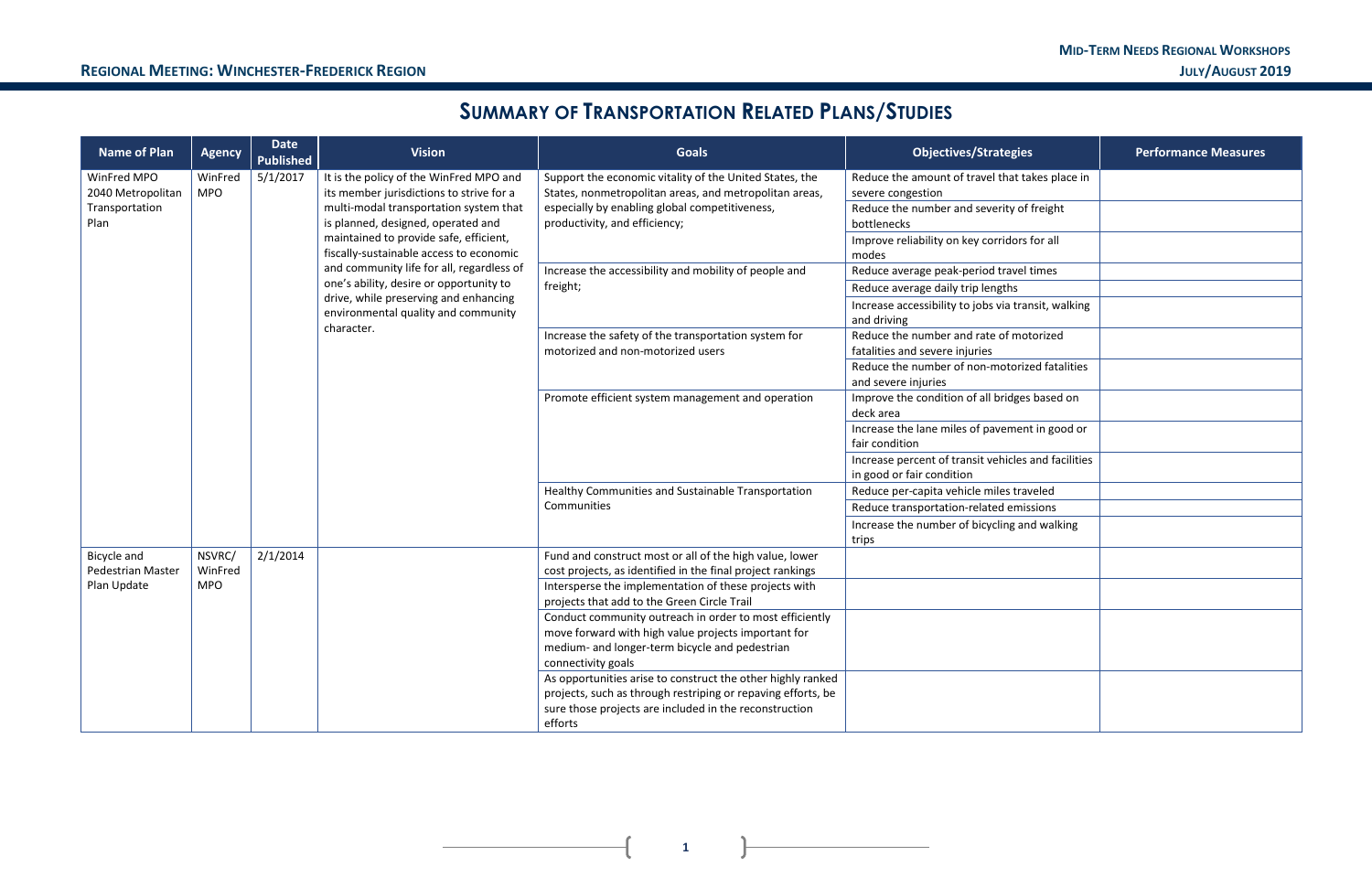#### **REGIONAL MEETING: WINCHESTER-FREDERICK REGION JULY/AUGUST 2019**

**2**

| tegies                               | <b>Performance Measures</b>                                                                    |
|--------------------------------------|------------------------------------------------------------------------------------------------|
|                                      | <b>Intersection Control Delay</b><br>(seconds/vehicle) and resulting Level<br>of Service (LOS) |
|                                      | 95th Percentile Queue Length (feet)                                                            |
| geometric<br>dges.                   |                                                                                                |
| congestion                           |                                                                                                |
| ortation services<br>sit services on |                                                                                                |
|                                      |                                                                                                |
| ntersection                          |                                                                                                |

| <b>Name of Plan</b>                                                                                        | <b>Agency</b>                  | <b>Date</b><br><b>Published</b> | <b>Vision</b>                                                                                                                                                                                                                                                                                                           | <b>Goals</b>                                                                                                                                                                                                                                                                                                                                                                                                                                                                                                                                             | <b>Objectives/Strategies</b>                                                                                                                                                   | <b>Performance Measures</b>                                                                                                 |
|------------------------------------------------------------------------------------------------------------|--------------------------------|---------------------------------|-------------------------------------------------------------------------------------------------------------------------------------------------------------------------------------------------------------------------------------------------------------------------------------------------------------------------|----------------------------------------------------------------------------------------------------------------------------------------------------------------------------------------------------------------------------------------------------------------------------------------------------------------------------------------------------------------------------------------------------------------------------------------------------------------------------------------------------------------------------------------------------------|--------------------------------------------------------------------------------------------------------------------------------------------------------------------------------|-----------------------------------------------------------------------------------------------------------------------------|
| Route 11 (Valley<br>Pike / Valley<br>Avenue) Corridor<br>Study                                             | VDOT/<br>WinFred<br><b>MPO</b> | 8/6/2018                        | This STARS corridor study focuses on<br>evaluating the Route 11 corridor from<br>Battle Park Drive to Renaissance Drive in<br>terms of both congestion and safety,<br>assessing measures to reduce<br>congestion, and recommending potential<br>improvements to address the identified<br>congestion and safety issues. | Determine and assess measures to reduce congestion and<br>improve safety, recommend possible adjustments to signal<br>phasing, roadway geometry, and/or spot improvements to<br>alleviate congestion and address safety as well as access<br>management issues.                                                                                                                                                                                                                                                                                          |                                                                                                                                                                                | <b>Intersection Control Delay</b><br>(seconds/vehicle) and resulting<br>of Service (LOS)<br>95th Percentile Queue Length (f |
| Northern<br>Shenandoah Valley<br>Regional<br>Commission 2035<br>Rural Long Range<br>Transportation<br>Plan | <b>NSVRC</b>                   | 2011                            |                                                                                                                                                                                                                                                                                                                         | Build on the Northern Shenandoah Valley's historical role<br>as transportation corridor having many crossroad<br>communities and marketplaces by improving the regional<br>transportation system to service both local and through<br>traffic.<br>Anticipate the growth of the industrial market and the<br>growth of the Inland Port through transportation<br>improvements that manage<br>industrial access and increase freight rail service.<br>Provide land use patterns that maximize the efficiency of                                            | Reconstruct roads to address geometric<br>deficiencies. Replace aging bridges.<br>Widen streets with forecasted congestion<br>growth.                                          |                                                                                                                             |
|                                                                                                            |                                |                                 |                                                                                                                                                                                                                                                                                                                         | the transportation network.<br>Encourage growth in town, city and urban-services areas<br>providing adequate and convenient parking and a<br>connected system of sidewalks and walking paths.<br>Encourage the use of alternate modes of transportation to<br>that of the single occupancy vehicle for routine trips such<br>as walking, bicycling, ridesharing, commuter pooling, and<br>public transit, with connections to commercial air and rail<br>services.<br>Provide a safe and efficient road system within the<br>Northern Shenandoah Valley. | Implement new public transportation services<br>or operate existing public transit services on<br>more frequent basis.<br>Improve access, signage, and intersection<br>design. |                                                                                                                             |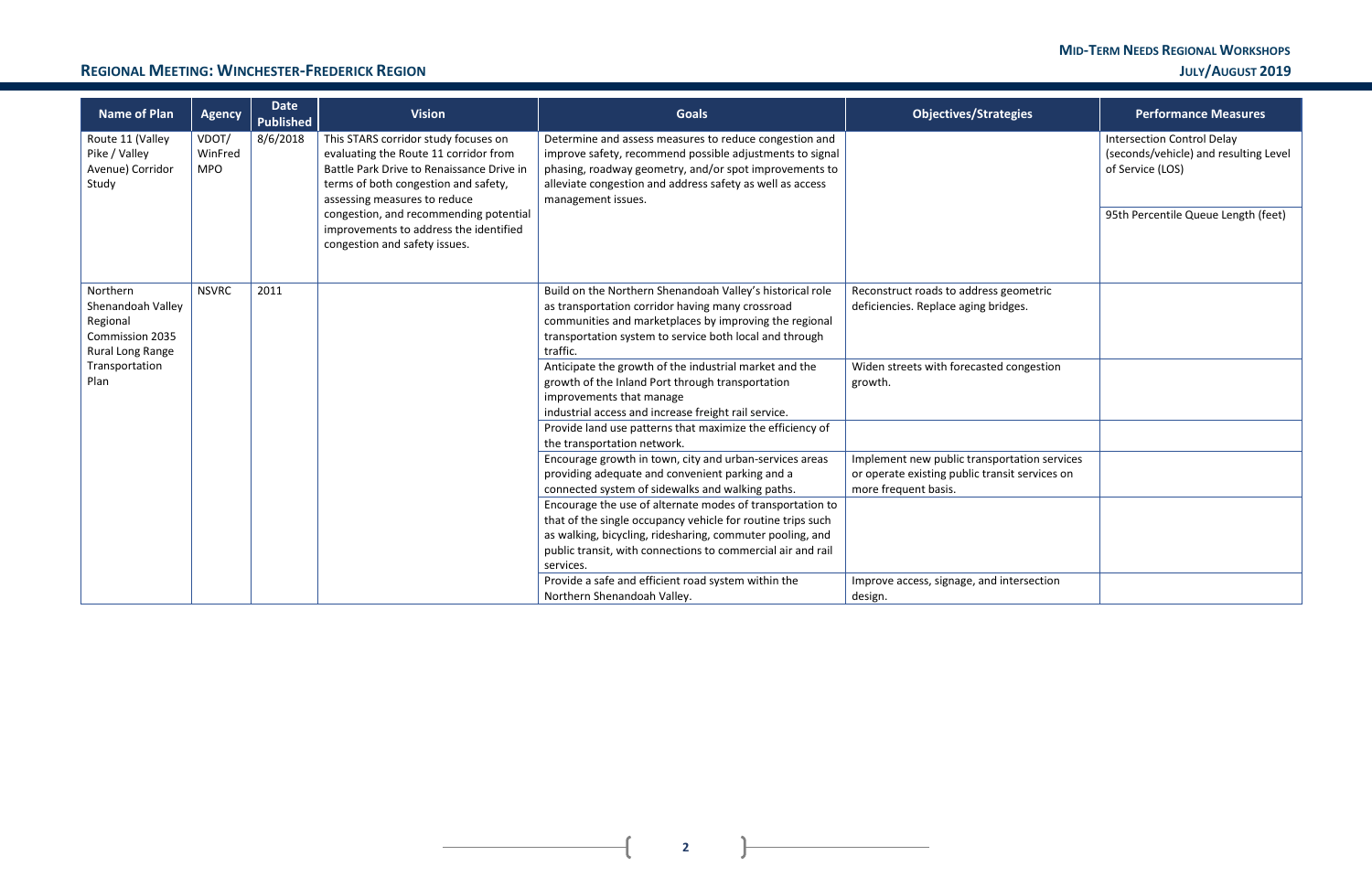#### **Mid-Term Needs Regional Workshop: Winchester-Frederick Region**

### **Urban Development Area Needs Assessment- 2019 Responses**

*Previous responses Italicized* 

| <b>Jurisdiction</b>     | <b>UDAs or DGAs (#)</b>                         | <b>VDOT</b><br><b>District</b> | Area<br>Sq. mi. | Year<br><b>Designated</b> | Improvement<br><b>Urgency</b> | <b>Highest Rated Overall Need</b>                                                                   | <b>Internal UDA Specific Multimodal Transportation Needs (Highest Identified</b><br>Need)                                                                                                                 | In Regional<br>Network |
|-------------------------|-------------------------------------------------|--------------------------------|-----------------|---------------------------|-------------------------------|-----------------------------------------------------------------------------------------------------|-----------------------------------------------------------------------------------------------------------------------------------------------------------------------------------------------------------|------------------------|
| Town of<br>Berryville   | <b>Town of Berryville</b>                       | Staunton                       | 2.3             | 2011                      | Beyond 5 years                | Friendly pedestrian and bicycle environment                                                         | pedestrian infrastructure, safety features, signage/wayfinding, improvements to the<br>natural environment,                                                                                               | <b>No</b>              |
| <b>Frederick County</b> | <b>Frederick County</b>                         | Staunton                       | 26.9            | 2011                      | Within 5 years                | <b>Transit enhancements</b>                                                                         | roadway capacity and infrastructure, roadway operations, safety features, intersection<br>design,                                                                                                         | Yes                    |
| Town of Luray           | All UDAs in<br>Jurisdiction (6)                 | Staunton                       | 0.1             | 2011                      | Beyond 5 years                | <b>Safety for All Users</b>                                                                         | pedestrian infrastructure, safety features, improvements to the natural environment,<br>sidewalks                                                                                                         |                        |
| Town of New<br>Market   | All UDAs in<br>Jurisdiction (3)                 | Staunton                       | 0.3             | 2012                      | Beyond 5 years                | Access to transportation networks within and<br>beyond the UDA                                      | roadway capacity and infrastructure                                                                                                                                                                       |                        |
| <b>Page County</b>      | All UDAs in<br>Jurisdiction (6)                 | <b>Staunton</b>                | 1.1             | 2011                      |                               | Access to transportation networks<br>beyond the UDA; Friendly pedestrian and bicycle<br>environment | Roadway Capacity/Infrastructure Improvements;<br>Transit Frequency; Transit Operations; Bicycle Infrastructure; Pedestrian Infrastructure;<br>Signage/Wayfinding; Improvements to the Natural Environment | <b>No</b>              |
| Strasburg               | Downtown/Mid-<br><b>Village/Golden Triangle</b> | Staunton                       | 0.4             | 2011                      | Within 5 years                | <b>Transit enhancements</b>                                                                         | roadway operations, street grid, bicycle infrastructure, pedestrian infrastructure,<br>complete streets improvements, intersection design, sidewalks,                                                     | <b>No</b>              |
| <b>Warren County</b>    | Town of Front Royal (2)                         | Staunton                       | 0.5             | 2011                      | Within 5 years                | <b>Transit enhancements</b>                                                                         | roadway capacity and infrastructure, roadway operations, street grid, bicycle<br>infrastructure, pedestrian infrastructure, complete streets improvements, safety<br>features, intersection design,       |                        |
| <b>Woodstock</b>        | Glenmont/Eagle                                  | Staunton                       | 0.2             | 2011                      | Beyond 5 years                | <b>Transit enhancements</b>                                                                         | Bicycle infrastructure, pedestrian infrastructure, complete streets improvements,<br>safety features, intersection design, signage/wayfinding, improvements to the natural<br>environment                 | <b>No</b>              |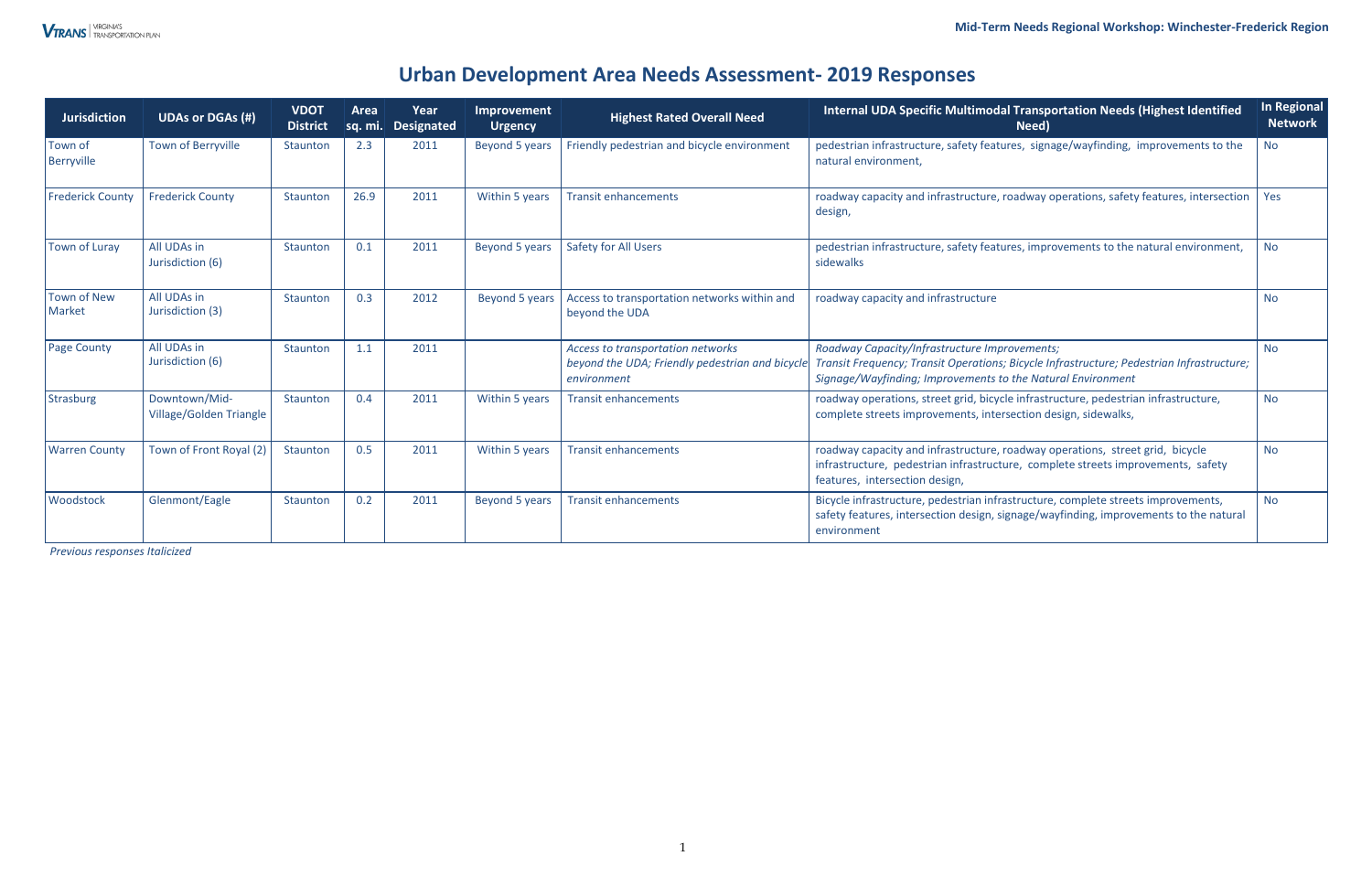## **UDA VARIABLES**

| <b>UDA Name</b>                                      | <b>Governing Bodies</b>                                                                                                                   | Area                               | Year<br><b>Designated</b> | <b>Centerline</b><br><b>Miles</b> | <b>Population and Density</b><br>(Persons per Acre) $1$             | <b>Employment and Density</b><br>(Persons per Acre) <sup>2</sup>                                                                                                                                                                          | <b>UDA Transit</b>                                                                                                                                                                 | <b>Modal Information</b>                                                                                                                                  |
|------------------------------------------------------|-------------------------------------------------------------------------------------------------------------------------------------------|------------------------------------|---------------------------|-----------------------------------|---------------------------------------------------------------------|-------------------------------------------------------------------------------------------------------------------------------------------------------------------------------------------------------------------------------------------|------------------------------------------------------------------------------------------------------------------------------------------------------------------------------------|-----------------------------------------------------------------------------------------------------------------------------------------------------------|
| Berryville                                           | PDC: Northern Shenandoah<br><b>Valley Regional Commission</b><br>MPO: N/A<br>District: Staunton<br>Jurisdiction: Clarke County            | Sq. miles: 2.26<br>Acres: 1,450.30 |                           | 24.62                             | <b>UDA Population: 2,412</b><br><b>UDA Population Density: 1.66</b> | UDA employment: 2,358<br>Total UDA employment in freight related industries: 790<br>Total UDA employment in local serving industries: 1,380<br>Total UDA employment in knowledge-based industries:<br>188<br>UDA Employment density: 1.63 | Percent of UDA population served by<br>transit (within 1/4 mile of transit<br>stop): 0%<br>Percent of UDA employment served<br>by transit (within 1/4 mile of transit<br>stop): 0% | Number of bus stops: 0<br>Miles of bus routes: 0<br>Number of ferry stops: 0<br>Miles of ferry routes: 0<br>Number of rail stops: 0<br>Miles of rail: 0   |
| Luray Town                                           | PDC: Northern Shenandoah<br><b>Valley Regional Commission</b><br>MPO: N/A<br>District: Staunton<br>Jurisdiction: Page County              | Sq. miles: 0.07<br>Acres: 41.71    | 2011                      | $\mathbf{0}$                      | <b>UDA Population: 20</b><br><b>UDA Population Density: 0.47</b>    | UDA employment: 0<br>Total UDA employment in freight related industries: 0<br>Total UDA employment in local serving industries: 0<br>Total UDA employment in knowledge-based industries: 0<br>UDA Employment density: 0                   | Percent of UDA population served by<br>transit (within 1/4 mile of transit<br>stop): 0%<br>Percent of UDA employment served<br>by transit (within 1/4 mile of transit<br>stop): 0% | Number of bus stops: 0<br>Miles of bus routes: 0<br>Number of ferry stops: 0<br>Miles of ferry routes: 0<br>Number of rail stops: 0<br>Miles of rail: 0   |
| <b>New Market</b><br>Town-Eastern<br>New Market      | PDC: Northern Shenandoah<br><b>Valley Regional Commission</b><br>MPO: N/A<br><b>District: Staunton</b><br>Jurisdiction: Shenandoah County | Sq. miles: 0.06<br>Acres: 36.26    | 2012                      | 1.22                              | <b>UDA Population: 15</b><br><b>UDA Population Density: 0.41</b>    | UDA employment: 44<br>Total UDA employment in freight related industries: 3<br>Total UDA employment in local serving industries: 40<br>Total UDA employment in knowledge-based industries: 1<br>UDA Employment density: 1.22              | Percent of UDA population served by<br>transit (within 1/4 mile of transit<br>stop): 0%<br>Percent of UDA employment served<br>by transit (within 1/4 mile of transit<br>stop): 0% | Number of bus stops: 0<br>Miles of bus routes: 0<br>Number of ferry stops: 0<br>Miles of ferry routes: 0<br>Number of rail stops: 0<br>Miles of rail: 0   |
| <b>New Market</b><br>Town-<br>Northern New<br>Market | PDC: Northern Shenandoah<br><b>Valley Regional Commission</b><br>MPO: N/A<br>District: Staunton<br>Jurisdiction: Shenandoah County        | Sq. miles: 0.30<br>Acres: 190.33   | 2012                      | 1.08                              | <b>UDA Population: 29</b><br><b>UDA Population Density: 0.15</b>    | UDA employment: 18<br>Total UDA employment in freight related industries: 6<br>Total UDA employment in local serving industries: 12<br>Total UDA employment in knowledge-based industries: 0<br>UDA Employment density: 0.09              | Percent of UDA population served by<br>transit (within 1/4 mile of transit<br>stop): 0%<br>Percent of UDA employment served<br>by transit (within 1/4 mile of transit<br>stop): 0% | Number of bus stops: 0<br>Miles of bus routes: 0<br>Number of ferry stops: 0<br>Miles of ferry routes: 0<br>Number of rail stops: 0<br>Miles of rail: 0   |
| <b>New Market</b><br>Town-<br>Southern New<br>Market | PDC: Northern Shenandoah<br><b>Valley Regional Commission</b><br>MPO: N/A<br><b>District: Staunton</b><br>Jurisdiction: Shenandoah County | Sq. miles: 0.10<br>Acres: 64.58    | 2012                      | 0.71                              | <b>UDA Population: 27</b><br><b>UDA Population Density: 0.41</b>    | UDA employment: 8<br>Total UDA employment in freight related industries: 1<br>Total UDA employment in local serving industries: 4<br>Total UDA employment in knowledge-based industries: 3<br>UDA Employment density: 0.12                | Percent of UDA population served by<br>transit (within 1/4 mile of transit<br>stop): 0%<br>Percent of UDA employment served<br>by transit (within 1/4 mile of transit<br>stop): 0% | Number of bus stops: 0<br>Miles of bus routes: 0<br>Number of ferry stops: 0  <br>Miles of ferry routes: 0<br>Number of rail stops: 0<br>Miles of rail: 0 |
| Page County-<br>Judy Lane                            | PDC: Northern Shenandoah<br><b>Valley Regional Commission</b><br>MPO: N/A<br>District: Staunton<br>Jurisdiction: Page County              | Sq. miles: 0.15<br>Acres: 94.61    | 2011                      | $\mathbf{0}$                      | <b>UDA Population: 98</b><br><b>UDA Population Density: 1.04</b>    | UDA employment: 1<br>Total UDA employment in freight related industries: 1<br>Total UDA employment in local serving industries: 0<br>Total UDA employment in knowledge-based industries: 0<br>UDA Employment density: 0.01                | Percent of UDA population served by<br>transit (within 1/4 mile of transit<br>stop): 0%<br>Percent of UDA employment served<br>by transit (within 1/4 mile of transit<br>stop): 0% | Number of bus stops: 0<br>Miles of bus routes: 0<br>Number of ferry stops: 0  <br>Miles of ferry routes: 0<br>Number of rail stops: 0<br>Miles of rail: 0 |
| Page County-<br>Luray Landing                        | PDC: Northern Shenandoah<br><b>Valley Regional Commission</b><br>MPO: N/A<br>District: Staunton                                           | Sq. miles: 0.08<br>Acres: 50.76    | 2011                      | 0.96                              | <b>UDA Population: 24</b><br><b>UDA Population Density: 0.47</b>    | UDA employment: 5<br>Total UDA employment in freight related industries: 0<br>Total UDA employment in local serving industries: 5<br>Total UDA employment in knowledge-based industries: 0                                                | Percent of UDA population served by<br>transit (within 1/4 mile of transit<br>stop): 0%                                                                                            | Number of bus stops: 0<br>Miles of bus routes: 0<br>Number of ferry stops: 0<br>Miles of ferry routes: 0                                                  |

**1 1 1 1**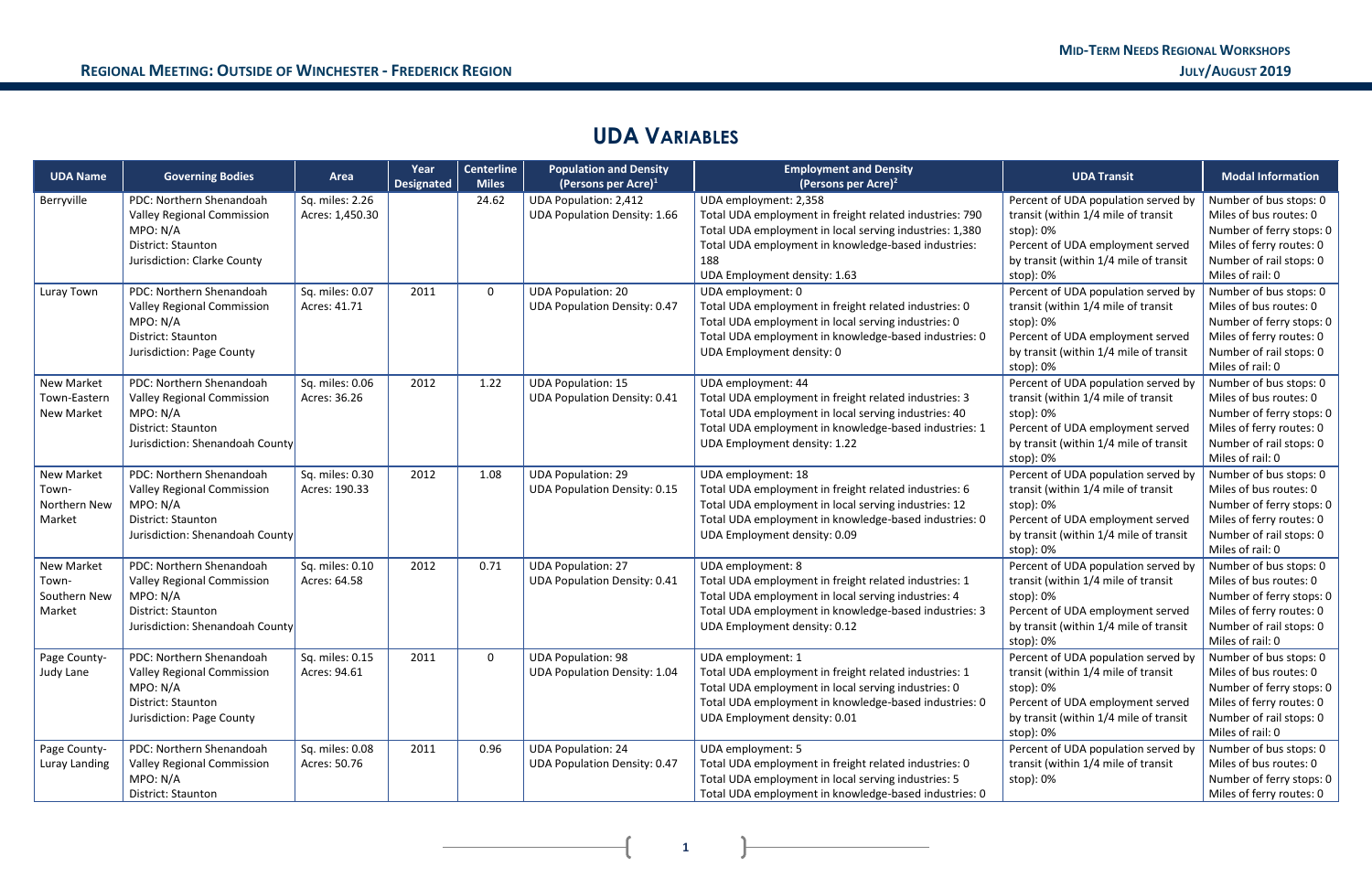**2**

#### **REGIONAL MEETING: OUTSIDE OF WINCHESTER - FREDERICK REGION <b>DEEP ARELY ACCOUNT 2019**

| <b>UDA Name</b>                                    | <b>Governing Bodies</b>                                                                                                            | Area                             | Year<br><b>Designated</b> | <b>Centerline</b><br><b>Miles</b> | <b>Population and Density</b><br>(Persons per Acre) <sup>1</sup>  | <b>Employment and Density</b><br>(Persons per Acre) <sup>2</sup>                                                                                                                                                                 | <b>UDA Transit</b>                                                                                                                                                                 | <b>Modal Information</b>                                                                                                                                |
|----------------------------------------------------|------------------------------------------------------------------------------------------------------------------------------------|----------------------------------|---------------------------|-----------------------------------|-------------------------------------------------------------------|----------------------------------------------------------------------------------------------------------------------------------------------------------------------------------------------------------------------------------|------------------------------------------------------------------------------------------------------------------------------------------------------------------------------------|---------------------------------------------------------------------------------------------------------------------------------------------------------|
|                                                    | Jurisdiction: Page County                                                                                                          |                                  |                           |                                   |                                                                   | UDA Employment density: 0.10                                                                                                                                                                                                     | Percent of UDA employment served<br>by transit (within 1/4 mile of transit<br>stop): 0%                                                                                            | Number of rail stops: 0<br>Miles of rail: 0                                                                                                             |
|                                                    |                                                                                                                                    |                                  |                           |                                   |                                                                   |                                                                                                                                                                                                                                  |                                                                                                                                                                                    |                                                                                                                                                         |
| Page County-<br>Main St/Bosley                     | PDC: Northern Shenandoah<br><b>Valley Regional Commission</b><br>MPO: N/A<br>District: Staunton<br>Jurisdiction: Page County       | Sq. miles: 0.22<br>Acres: 139.88 | 2011                      | 1.18                              | <b>UDA Population: 93</b><br><b>UDA Population Density: 0.67</b>  | UDA employment: 17<br>Total UDA employment in freight related industries: 6<br>Total UDA employment in local serving industries: 8<br>Total UDA employment in knowledge-based industries: 2<br>UDA Employment density: 0.12      | Percent of UDA population served by<br>transit (within 1/4 mile of transit<br>stop): 0%<br>Percent of UDA employment served<br>by transit (within 1/4 mile of transit<br>stop): 0% | Number of bus stops: 0<br>Miles of bus routes: 0<br>Number of ferry stops: 0<br>Miles of ferry routes: 0<br>Number of rail stops: 0<br>Miles of rail: 0 |
| Page County-<br>Ramsey                             | PDC: Northern Shenandoah<br><b>Valley Regional Commission</b><br>MPO: N/A<br>District: Staunton<br>Jurisdiction: Page County       | Sq. miles: 0.02<br>Acres: 9.67   | 2011                      | $\mathbf 0$                       | <b>UDA Population: 14</b><br><b>UDA Population Density: 1.46</b>  | UDA employment: 0<br>Total UDA employment in freight related industries: 0<br>Total UDA employment in local serving industries: 0<br>Total UDA employment in knowledge-based industries: 0<br>UDA Employment density: 0          | Percent of UDA population served by<br>transit (within 1/4 mile of transit<br>stop): 0%<br>Percent of UDA employment served<br>by transit (within 1/4 mile of transit<br>stop): 0% | Number of bus stops: 0<br>Miles of bus routes: 0<br>Number of ferry stops: 0<br>Miles of ferry routes: 0<br>Number of rail stops: 0<br>Miles of rail: 0 |
| Page County-<br>Reservoir Road<br>/Eden Road       | PDC: Northern Shenandoah<br><b>Valley Regional Commission</b><br>MPO: N/A<br>District: Staunton<br>Jurisdiction: Page County       | Sq. miles: 0.27<br>Acres: 170.88 | 2011                      | $\mathbf 0$                       | <b>UDA Population: 92</b><br><b>UDA Population Density: 0.54</b>  | UDA employment: 31<br>Total UDA employment in freight related industries: 11<br>Total UDA employment in local serving industries: 13<br>Total UDA employment in knowledge-based industries: 7<br>UDA Employment density: 0.18    | Percent of UDA population served by<br>transit (within 1/4 mile of transit<br>stop): 0%<br>Percent of UDA employment served<br>by transit (within 1/4 mile of transit<br>stop): 0% | Number of bus stops: 0<br>Miles of bus routes: 0<br>Number of ferry stops: 0<br>Miles of ferry routes: 0<br>Number of rail stops: 0<br>Miles of rail: 0 |
| Page County-<br>W Main St/<br>Leaksville           | PDC: Northern Shenandoah<br>Valley Regional Commission<br>MPO: N/A<br>District: Staunton<br>Jurisdiction: Page County              | Sq. miles: 0.26<br>Acres: 163.34 | 2011                      | 0.31                              | <b>UDA Population: 48</b><br><b>UDA Population Density: 0.29</b>  | UDA employment: 100<br>Total UDA employment in freight related industries: 0<br>Total UDA employment in local serving industries: 100<br>Total UDA employment in knowledge-based industries: 0<br>UDA Employment density: 0.61   | Percent of UDA population served by<br>transit (within 1/4 mile of transit<br>stop): 0%<br>Percent of UDA employment served<br>by transit (within 1/4 mile of transit<br>stop): 0% | Number of bus stops: 0<br>Miles of bus routes: 0<br>Number of ferry stops: 0<br>Miles of ferry routes: 0<br>Number of rail stops: 0<br>Miles of rail: 0 |
| Strasburg                                          | PDC: Northern Shenandoah<br><b>Valley Regional Commission</b><br>MPO: N/A<br>District: Staunton<br>Jurisdiction: Shenandoah County | Sq. miles: 0.38<br>Acres: 245.12 |                           | 8.24                              | <b>UDA Population: 285</b><br><b>UDA Population Density: 1.16</b> | UDA employment: 421<br>Total UDA employment in freight related industries: 46<br>Total UDA employment in local serving industries: 288<br>Total UDA employment in knowledge-based industries: 87<br>UDA Employment density: 1.72 | Percent of UDA population served by<br>transit (within 1/4 mile of transit<br>stop): 0%<br>Percent of UDA employment served<br>by transit (within 1/4 mile of transit<br>stop): 0% | Number of bus stops: 0<br>Miles of bus routes: 0<br>Number of ferry stops: 0<br>Miles of ferry routes: 0<br>Number of rail stops: 0<br>Miles of rail: 0 |
| <b>Warren County</b><br>-Front Royal<br>Town North | PDC: Northern Shenandoah<br><b>Valley Regional Commission</b><br>MPO: N/A<br>District: Staunton<br>Jurisdiction: Warren County     | Sq. miles: 0.53<br>Acres: 341.79 | 2011                      | 0.17                              | <b>UDA Population: 262</b><br><b>UDA Population Density: 0.77</b> | UDA employment: 99<br>Total UDA employment in freight related industries: 23<br>Total UDA employment in local serving industries: 69<br>Total UDA employment in knowledge-based industries: 8<br>UDA Employment density: 0.29    | Percent of UDA population served by<br>transit (within 1/4 mile of transit<br>stop): 0%<br>Percent of UDA employment served<br>by transit (within 1/4 mile of transit<br>stop): 0% | Number of bus stops: 0<br>Miles of bus routes: 0<br>Number of ferry stops: 0<br>Miles of ferry routes: 0<br>Number of rail stops: 0<br>Miles of rail: 0 |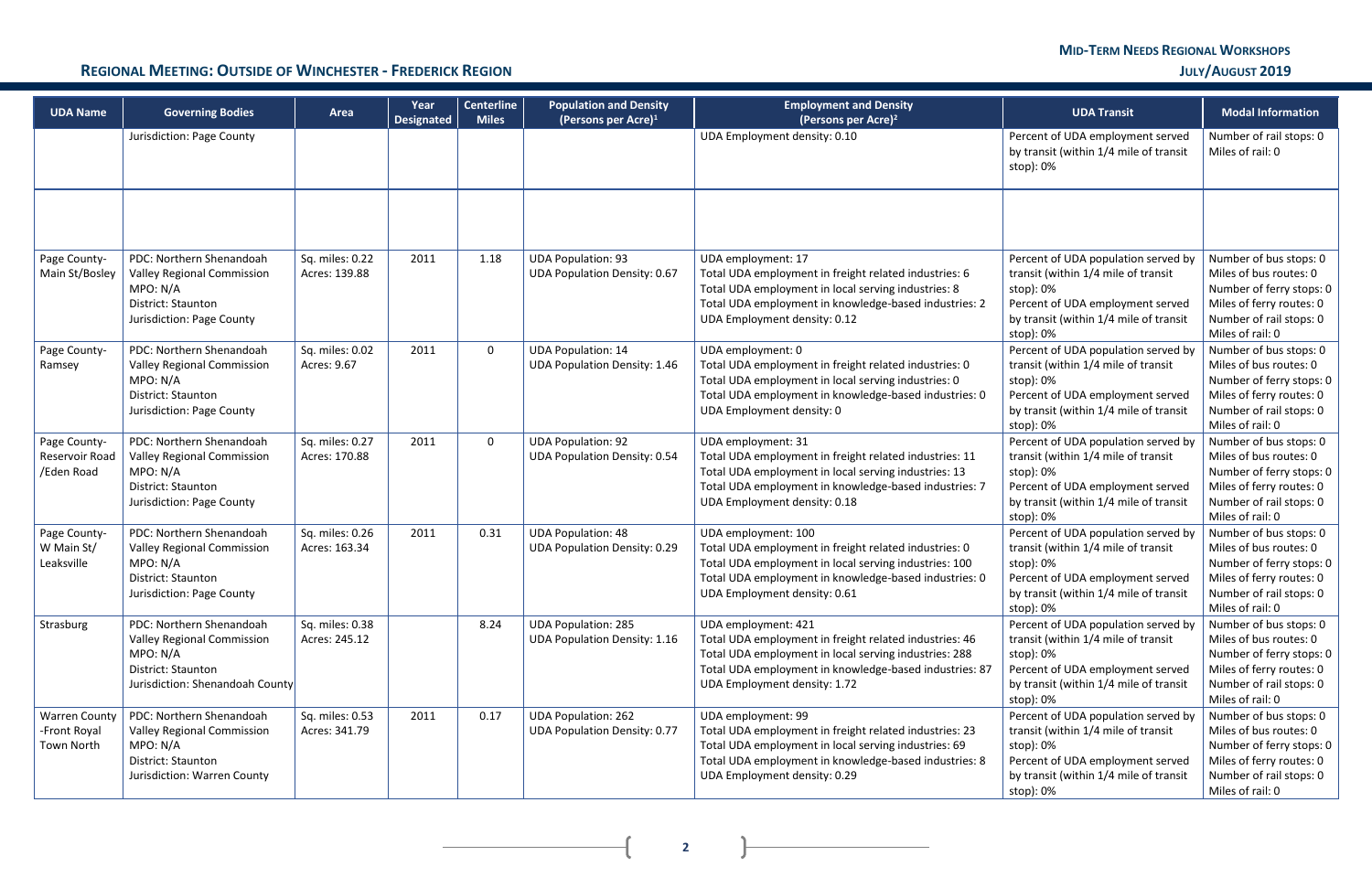#### **REGIONAL MEETING: OUTSIDE OF WINCHESTER - FREDERICK REGION <b>DEVICES DEVICES CONTEXTS JULY** *JULY* **AUGUST 2019**

| <b>UDA Name</b>      | <b>Governing Bodies</b>           | Area            | Year<br><b>Designated</b> | <b>Centerline</b><br><b>Miles</b> | <b>Population and Density</b><br>(Persons per Acre) $1$ | <b>Employment and Density</b><br>(Persons per Acre) <sup>2</sup> | <b>UDA Transit</b>                     | <b>Modal Information</b> |
|----------------------|-----------------------------------|-----------------|---------------------------|-----------------------------------|---------------------------------------------------------|------------------------------------------------------------------|----------------------------------------|--------------------------|
| <b>Warren County</b> | PDC: Northern Shenandoah          | Sq. miles: 0.08 | 2011                      | 0                                 | <b>UDA Population: 161</b>                              | UDA employment: 274                                              | Percent of UDA population served by    | Number of bus stops: 0   |
| -Front Royal         | <b>Valley Regional Commission</b> | Acres: 50.17    |                           |                                   | <b>UDA Population Density: 3.21</b>                     | Total UDA employment in freight related industries: 2            | transit (within 1/4 mile of transit    | Miles of bus routes: 0   |
| Town South           | MPO: N/A                          |                 |                           |                                   |                                                         | Total UDA employment in local serving industries: 254            | stop): 0%                              | Number of ferry stops: 0 |
|                      | <b>District: Staunton</b>         |                 |                           |                                   |                                                         | Total UDA employment in knowledge-based industries: 17           | Percent of UDA employment served       | Miles of ferry routes: 0 |
|                      | Jurisdiction: Warren County       |                 |                           |                                   |                                                         | UDA Employment density: 5.46                                     | by transit (within 1/4 mile of transit | Number of rail stops: 0  |
|                      |                                   |                 |                           |                                   |                                                         |                                                                  | stop): 0%                              | Miles of rail: 0         |
| <b>Warren County</b> | PDC: Northern Shenandoah          | Sq. miles: 0.53 | 2011                      | 4.66                              | <b>UDA Population: 374</b>                              | UDA employment: 52                                               | Percent of UDA population served by    | Number of bus stops: 0   |
| -Leach Run           | <b>Valley Regional Commission</b> | Acres: 339.61   |                           |                                   | <b>UDA Population Density: 1.10</b>                     | Total UDA employment in freight related industries: 6            | transit (within 1/4 mile of transit    | Miles of bus routes: 0   |
|                      | MPO: N/A                          |                 |                           |                                   |                                                         | Total UDA employment in local serving industries: 45             | stop): 0%                              | Number of ferry stops: 0 |
|                      | <b>District: Staunton</b>         |                 |                           |                                   |                                                         | Total UDA employment in knowledge-based industries: 1            | Percent of UDA employment served       | Miles of ferry routes: 0 |
|                      | Jurisdiction: Warren County       |                 |                           |                                   |                                                         | UDA Employment density: 0.15                                     | by transit (within 1/4 mile of transit | Number of rail stops: 0  |
|                      |                                   |                 |                           |                                   |                                                         |                                                                  | stop): 0%                              | Miles of rail: 0         |
| Woodstock            | PDC: Northern Shenandoah          | Sq. miles: 0.18 | 2011                      | 1.19                              | <b>UDA Population: 67</b>                               | UDA employment: 0                                                | Percent of UDA population served by    | Number of bus stops: 0   |
| Town-Area 1          | <b>Valley Regional Commission</b> | Acres: 155.50   |                           |                                   | <b>UDA Population Density: 0.58</b>                     | Total UDA employment in freight related industries: 0            | transit (within 1/4 mile of transit    | Miles of bus routes: 0   |
|                      | MPO: N/A                          |                 |                           |                                   |                                                         | Total UDA employment in local serving industries: 0              | stop): 0%                              | Number of ferry stops: 0 |
|                      | <b>District: Staunton</b>         |                 |                           |                                   |                                                         | Total UDA employment in knowledge-based industries: 0            | Percent of UDA employment served       | Miles of ferry routes: 0 |
|                      | Jurisdiction: Shenandoah County   |                 |                           |                                   |                                                         | UDA Employment density: 0                                        | by transit (within 1/4 mile of transit | Number of rail stops: 0  |
|                      |                                   |                 |                           |                                   |                                                         |                                                                  | stop): 0%                              | Miles of rail: 0         |
| Woodstock            | PDC: Northern Shenandoah          | Sq. miles: 0.18 | 2011                      | 0.28                              | <b>UDA Population: 96</b>                               | UDA employment: 40                                               | Percent of UDA population served by    | Number of bus stops: 0   |
| Town-Area 2          | Valley Regional Commission        | Acres: 155.62   |                           |                                   | <b>UDA Population Density: 0.83</b>                     | Total UDA employment in freight related industries: 9            | transit (within 1/4 mile of transit    | Miles of bus routes: 0   |
|                      | MPO: N/A                          |                 |                           |                                   |                                                         | Total UDA employment in local serving industries: 6              | stop): 0%                              | Number of ferry stops: 0 |
|                      | <b>District: Staunton</b>         |                 |                           |                                   |                                                         | Total UDA employment in knowledge-based industries: 26           | Percent of UDA employment served       | Miles of ferry routes: 0 |
|                      | Jurisdiction: Shenandoah County   |                 |                           |                                   |                                                         | UDA Employment density: 0.35                                     | by transit (within 1/4 mile of transit | Number of rail stops: 0  |
|                      |                                   |                 |                           |                                   |                                                         |                                                                  | stop): 0%                              | Miles of rail: 0         |

<sup>1</sup> Source: United States Census Bureau, American Community Survey 2013-2017

<sup>2</sup> Source: United States Census Bureau, Longitudinal Employer-Household Dynamics 2015